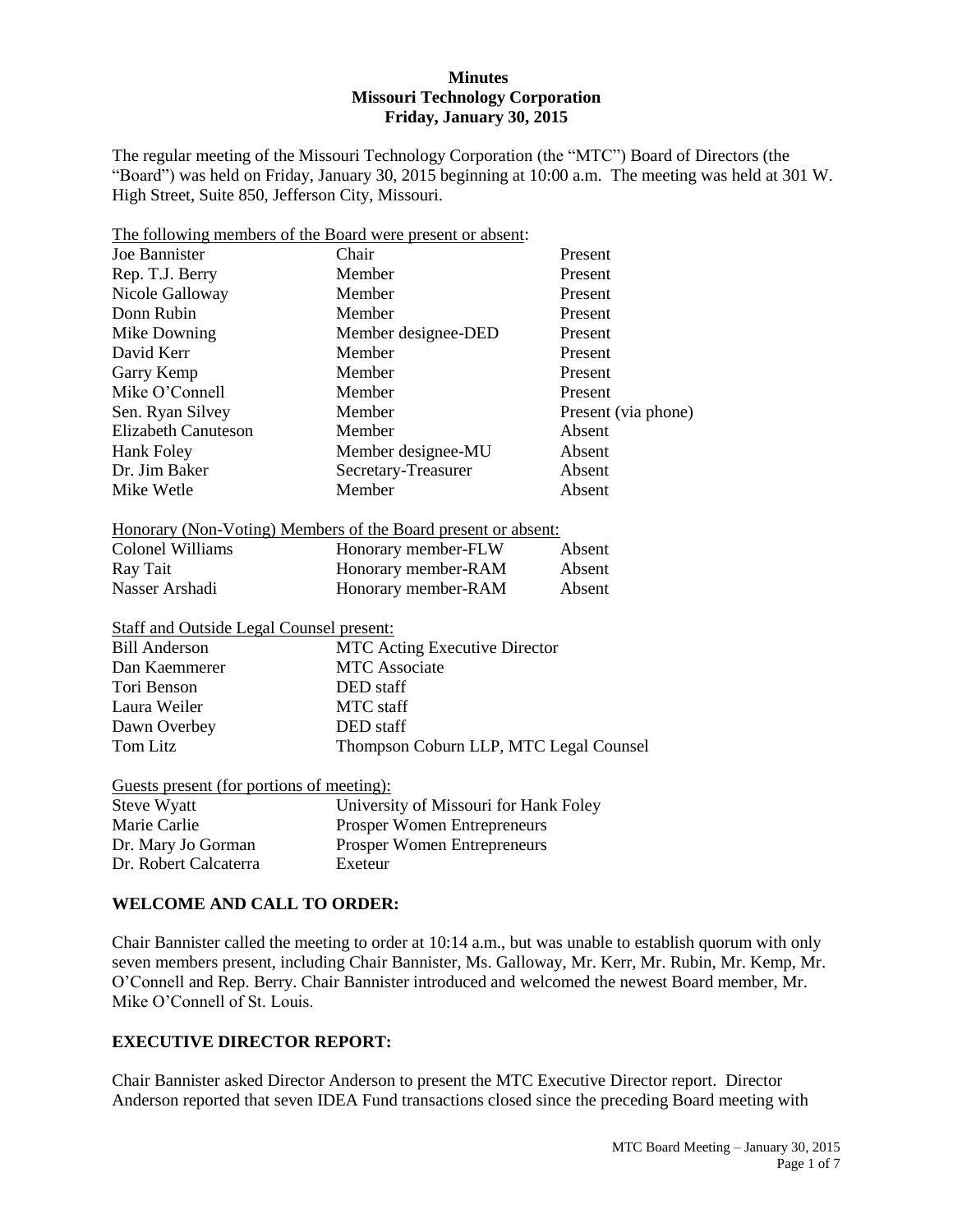\$1.4 million disbursed alongside more than \$1.9 million in leveraged capital from other sources. Overall, 74 IDEA Fund financings have closed, totaling \$19.5 million alongside leveraged capital from other sources of more than \$175 million. Director Anderson stated that MTC staff will continue to work toward fulfillment of Board-approved applications for financial assistance and noted that, at this time, they do not anticipate opening a funding cycle for Q3. Staff will explore the need to have an Investment Committee meeting to discuss due diligence and exit possibilities. He then reviewed second quarter activities and closed his report by reviewing activities the MTC staff planned to undertake in the third quarter. Director Anderson noted that Prosper Accelerator and Yield Lab announced their inaugural classes, St. Louis was named top city for startups by Popular Mechanics and Think Big Accelerator opened in Kansas City.

# **EXECUTIVE COMMITTEE REPORT:**

Chair Bannister reported that the Executive Committee met twice during the second quarter. The Executive Committee reviewed and approved transaction documents for several IDEA Fund investments that previously had been approved by the Board. The Executive Committee also reviewed the compensation of the MTC Acting Executive Director recommended certain adjustments.

# **BOARD ORGANIZATIONAL MATTERS:**

At this point, Mr. Downing (in person) and Senator Silvey (by phone) had joined the meeting and, accordingly, a quorum was established. Chair Bannister appointed Dr. Jim Baker to be Vice-Chair of the MTC Board, and Ms. Nicole Galloway to be Secretary/Treasurer of the MTC Board. He stated that Mr. O'Connell and Mr. Rubin will be joining the Audit and Finance Committee, and he re-appointed all members and the respective chairs to the Executive Committee, Audit and Finance Committee, and Investment Committee. A list of each committee's members will be distributed to the Board. Chair Bannister then updated the Board on the Acting Executive Director's salary adjustment. Mr. Anderson excused himself from the meeting for this discussion.

On motion by Mr. Kerr, seconded by Mr. Kemp, the following resolutions were unanimously approved by those members present:

**RESOLVED**, the Board hereby ratifies the appointment of Dr. Jim Baker as Vice-Chair of the MTC Board;

**FURTHER RESOLVED**, the Board hereby ratifies the appointment of Ms. Nicole Galloway as Secretary/Treasurer of the MTC Board;

**FURTHER RESOLVED**, the Board hereby ratifies the appointment of members to the Executive Committee, Audit and Finance Committee, and Investment Committee, as presented and as set forth on Exhibit A hereto; and

**FURTHER RESOLVED**, the Board hereby approves the salary adjustment for the MTC Acting Executive Director proposed by the Department of Economic Development providing for an increase in annual salary from \$85,500.08 gross pay to \$91,000.08 gross pay, effective as of December 1, 2014.

### **APPROVAL OF MINUTES:**

Chair Bannister asked if there were any comments on the draft minutes of the October 24, 2014 Board meeting and Annual Public Hearing, which had been distributed to the Board prior to the meeting. There were no comments. On motion by Mr. Kerr, seconded by Ms. Galloway, the following resolution was unanimously approved by those members present: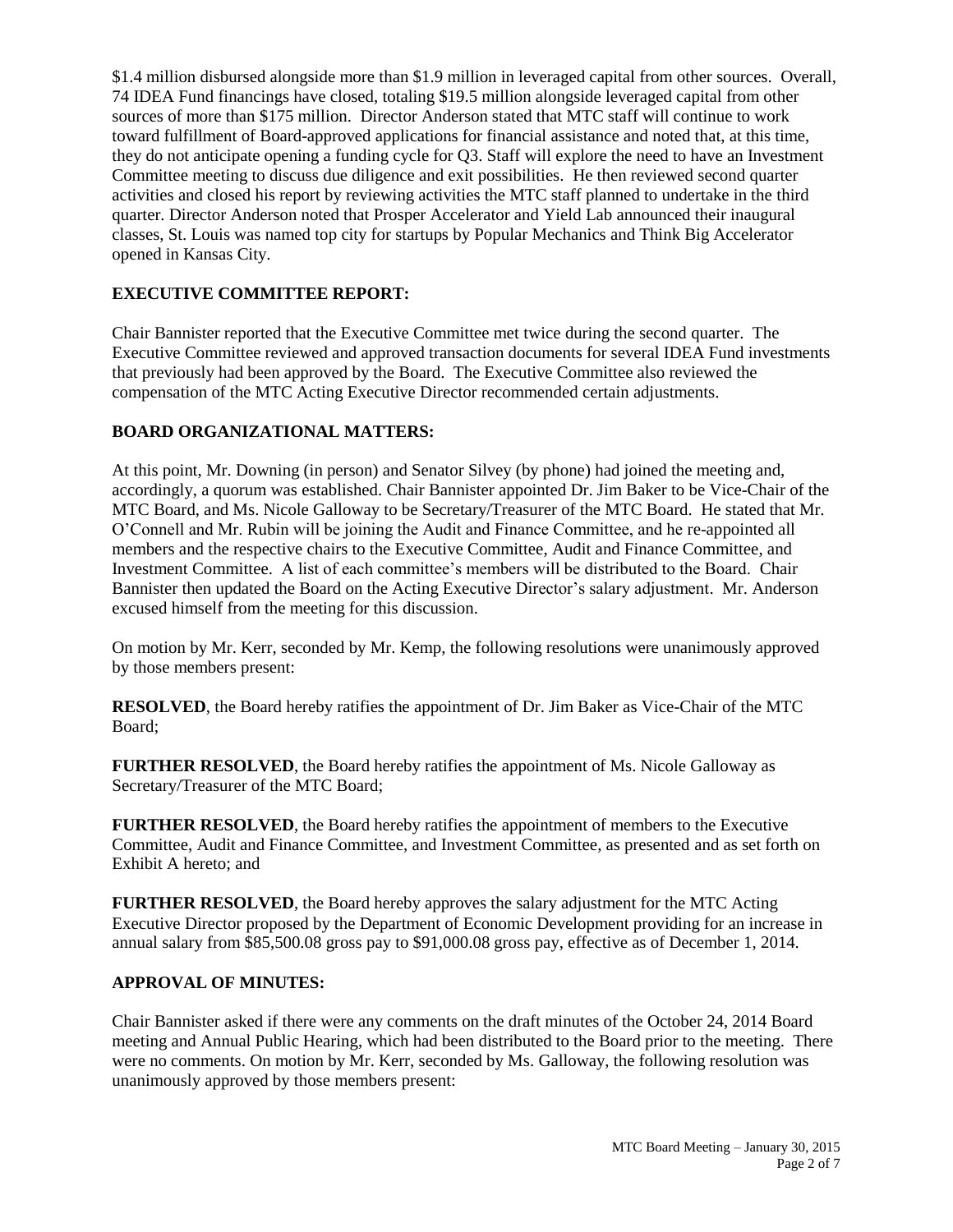**RESOLVED,** the Board hereby approves the minutes of the Board meeting held on October 24, 2014, as submitted; and

**FURTHER RESOLVED,** the Board hereby approves the minutes of the Annual Public Hearing held on October 24, 2014, as submitted.

#### **AUDIT AND FINANCE COMMITTEE REPORT:**

In the absence of Dr. Baker, Chair Bannister asked Director Anderson to present the Audit and Finance Committee report. Director Anderson distributed the approved MTC Program Administration Budget for fiscal 2015, asking the Board to consider increasing the travel budget from \$15,000 to \$25,500. Director Anderson then presented the FY2015 Second Quarter Treasurer's Report, which was distributed to the Board prior to the meeting. After discussion, and on motion by Mr. Kerr, seconded by Mr. Rubin, the following resolutions were unanimously approved by those members present:

**RESOLVED,** the Board hereby approves the 2nd Quarter FY2015 Treasurer's Report dated January 30, 2015, as submitted; and

**FURTHER RESOLVED,** the Board hereby approves the modification to MTC's Fiscal Year 2015 administrative budget as presented.

Director Anderson then reviewed the 2015 Williams Keepers Engagement Letter, noting there were only minor changes from last year. After discussion, and on motion by Rep. Berry, seconded by Ms. Galloway, the following resolution was unanimously approved by those members present:

**RESOLVED**, the Board hereby approves the 2015 engagement letter for accounting services provided by Williams-Keepers LLC, as presented.

#### **CLOSED SESSION:**

On motion by Mr. Kerr, seconded by Rep. Berry, the following resolution was approved by the following roll call vote:

**RESOLVED**, the Board hereby approves entering Closed Session at 11:20 a.m. pursuant to Sections 610.021 (1) and (17) RSMo.

| Rep. Berry          | ave | Mr. Kerr          | ave |
|---------------------|-----|-------------------|-----|
| Mr. Rubin           | ave | Ms. Galloway      | ave |
| Mr. Downing         | ave | Rep. Silvey       | ave |
| Chair Bannister aye |     | Mr. O'Connell aye |     |
| Mr. Rubin           | aye |                   |     |

On motion by Mr. Kerr, seconded by Ms. Galloway, the following resolution was approved by the following roll call vote:

**RESOLVED,** the Board hereby approves exiting Closed Session at 11:38 a.m.

| Rep. Berry          | aye | Mr. Kerr          | aye |
|---------------------|-----|-------------------|-----|
| Mr. Rubin           | ave | Ms. Galloway      | ave |
| Mr. Downing         | ave | Rep. Silvey       | ave |
| Chair Bannister aye |     | Mr. O'Connell aye |     |
| Mr. Rubin           | aye |                   |     |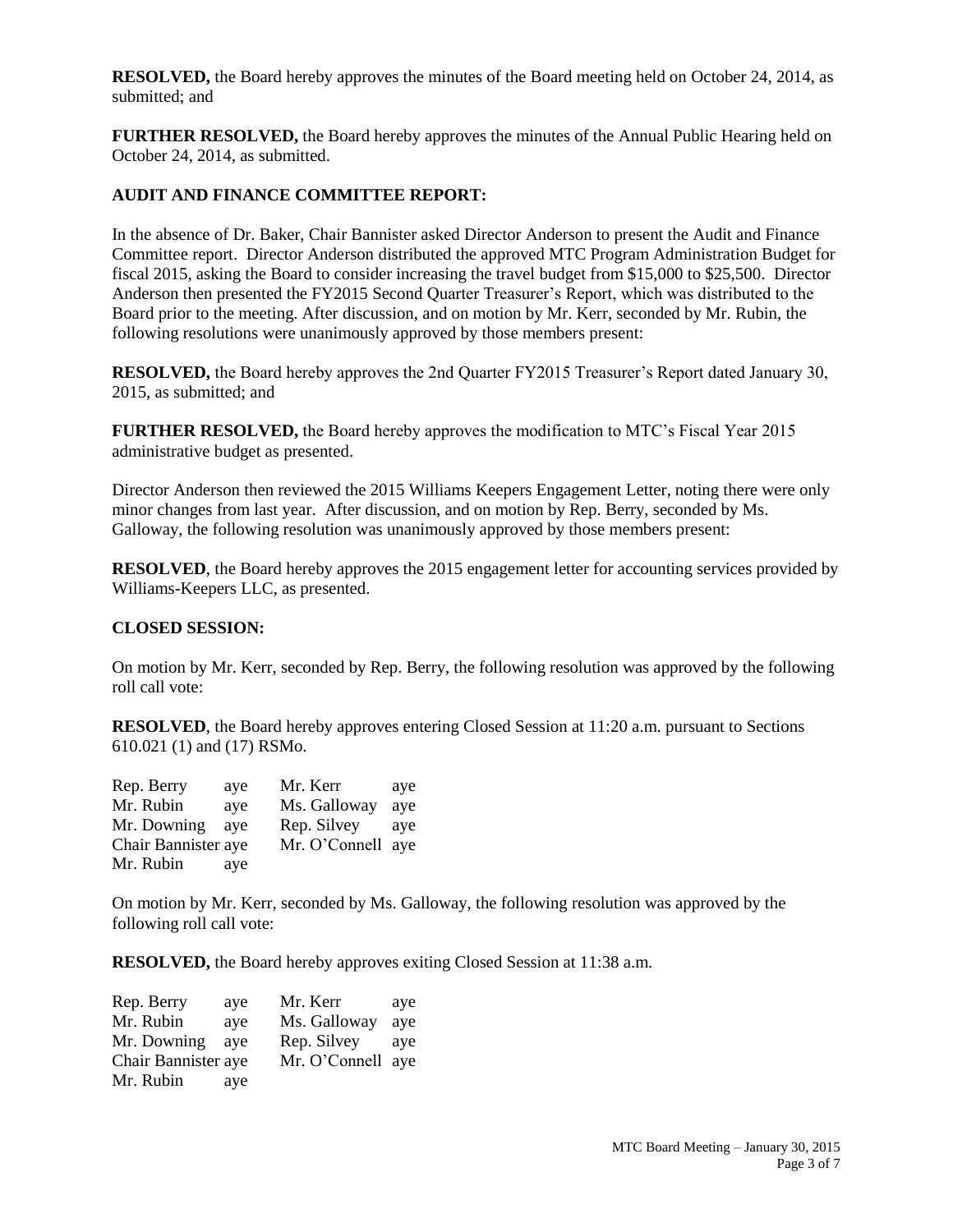Chair Bannister reported that the Board took no action in the Closed Session after a discussion confined to the matters stated above. The Board continued its discussion in Open Session. On motion by Mr. Kemp, seconded by Mr. O'Connell, the following resolution was unanimously approved by those members present:

**RESOLVED,** that the Board hereby requests that staff proceed with discovery in pending litigation initiated by the MTC arising out of an applicant's failure to comply with its post-award obligations, prior to accepting the defendant's settlement proposal.

On motion by Chair Bannister, seconded by Rep. Berry, the following resolution was unanimously approved by those members present:

**RESOLVED**, the Board hereby approves adding Ms. Nicole Galloway, MTC Secretary/Treasurer, as a signatory on MTC documents.

## **DEPARTMENT OF ECONOMIC DEVELOPMENT REPORT:**

Chair Bannister asked Mr. Downing to present the Department of Economic Development report. Mr. Downing reported that state exports were up 9% from last year. He stated that he attended the Detroit Auto Show in January with Governor Nixon, noting that the top three trucks are assembled at Missouri plants. He stated that Missouri's unemployment rate is now at 5.4%. He noted that there are 52 counties participating in the Certified Work Ready Communities program, more than any other state.

# **INVESTMENT COMMITTEE REPORT:**

Chair Bannister called on Mr. Kerr for the Investment Committee report. Mr. Kerr then asked Mr. Kaemmerer to present. Mr. Kaemmerer called the Board's attention to the Investment Committee report which was distributed to the Board prior to the meeting. Mr. Kaemmerer reported the MTC received a total of 24 IDEA Fund and MOBEC Program Round 13 applications requesting more than \$8 million total; two Venture Capital Co-Investment (VCCI) applications requesting \$2.25 million, four TechLaunch applications requesting \$380,000, seven Seed Capital Co-Investment (SEED) applications requesting \$2.7 million; and eleven Missouri Building Entrepreneurial Capacity (MOBEC) applications for \$2.9 million. The MTC staff evaluated the applications in accordance with customary practice applying MTC's Investment Guidelines. Twelve IDEA Fund applications advanced to the Investment Committee for further consideration. Following a day of presentations and in-person applicant interviews on December 17, 2014, the Investment Committee made funding recommendations for three TechLaunch applications, five SEED applications, and two VCCI applications. The Investment Committee met via WebEx conference on January 16, 2015 to finalize review and recommendations of MOBEC applications, making funding recommendations for seven applications.

## **CLOSED SESSION:**

On motion by Mr. Kerr, seconded by Rep. Berry, the following resolution was approved by the following roll call vote:

**RESOLVED**, the Board hereby approves entering Closed Session at 12:40 p.m. pursuant to Sections 610.021 (1), (12), (14) and (15) RSMo.

| Rep. Berry          | ave | Mr. Kerr          | aye |
|---------------------|-----|-------------------|-----|
| Mr. Rubin           | ave | Ms. Galloway      | ave |
| Mr. Downing         | ave | Rep. Silvey       | ave |
| Chair Bannister aye |     | Mr. O'Connell aye |     |
| Mr. Rubin           | aye |                   |     |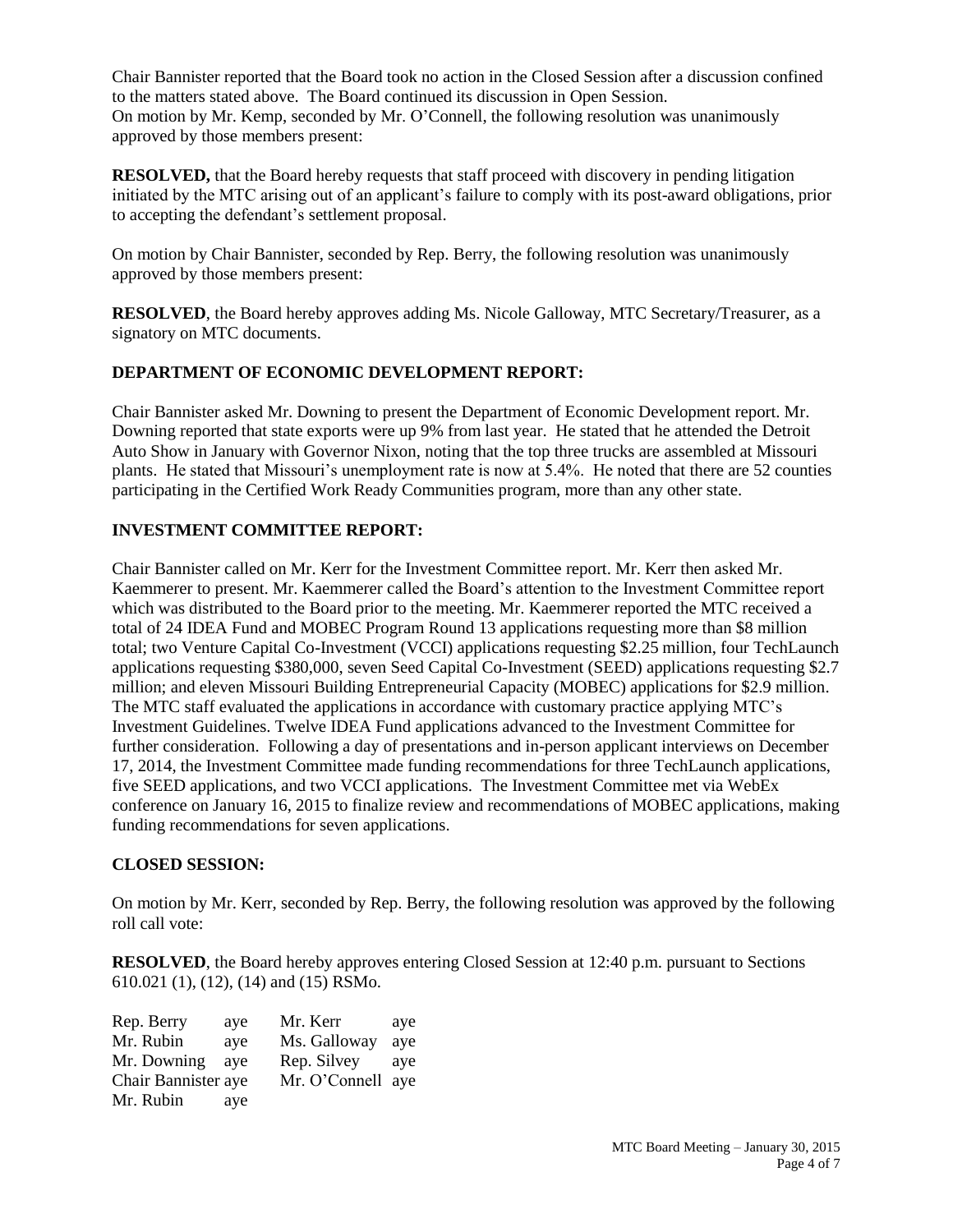On motion by Mr. Kerr, seconded by Ms. Galloway, the following resolution was approved by the following roll call vote:

**RESOLVED,** the Board hereby approves exiting Closed Session at 1:45 p.m.

| Rep. Berry          | ave | Mr. Kerr          | aye |
|---------------------|-----|-------------------|-----|
| Mr. Rubin           | ave | Ms. Galloway      | ave |
| Mr. Downing         | ave | Rep. Silvey       | ave |
| Chair Bannister aye |     | Mr. O'Connell aye |     |
| Mr. Rubin           | aye |                   |     |

After a detailed discussion confined to the matters stated above by those present, Chair Bannister reported that the Board took no action during Closed Session.

### **BOARD ACTIONS:**

Chair Bannister stated that, in light of his relationship with BioGenerator and BioSTL, Mr. Rubin exited the meeting and recused himself from the discussion on applications TL-2014-13-001 (HealthyMe Mobile), VCCI-2014-13-001(Akermin), VCCI-2014-13-002 (Benson Hill Biosystems), MOBEC-2014- 13-003 (Center for Emerging Technologies), and MOBEC-2014-13-004 (ITEN). Steve Wyatt exited the meeting and recused himself from the discussion on application MOBEC-2014-13-005 (UMKC Innovation Center).

### **INVESTMENT COMMITTEE RECOMMENDATIONS:**

On motion by Ms. Galloway, seconded by Rep. Berry, the following resolutions were approved by those members present:

**RESOLVED,** the Board hereby approves the following TechLaunch Program awards, subject to satisfying the ordinary program conditions: TL-2014-13-001(HealthyMe Mobile Solutions) in the amount of \$75,000; TL-2014-13-002 (PFITR) in the amount of \$75,000; and TL-2014-13-004 (Sprocket LLC) in the amount of \$50,000, subject to a market analysis satisfactory to the MTC; and

**FURTHER RESOLVED**, the Board hereby delegates to the MTC Executive Committee full power and authority on behalf of the MTC to complete any remaining due diligence and to negotiate, amend, and approve any and all agreements, documents or instruments and to take such other actions as may be required or desirable in connection with, or in furtherance of such awards; and

**FURTHER RESOLVED**, the Board hereby authorizes the MTC Acting Executive Director on behalf of the MTC to execute and deliver all documents relating to such awards.

On motion by Ms. Galloway, seconded by Mr. Kemp, the following resolutions were approved by those members present:

**RESOLVED,** the Board hereby approves the following Seed Capital Co-Investment Program awards, subject to satisfying the ordinary program conditions: SEED-2014-13-001 (Pushup Social) in the amount of \$125,000; SEED-2014-13-002 (Companion PBx) in the amount of \$125,000; SEED-2014-13-004 (Better Weekdays) in the amount of \$175,000; SEED-2014-13-005 (Moblico Solutions) in the amount of \$300,000; and SEED-2014-00-001 (Eateria) in the amount of \$200,000; and

**FURTHER RESOLVED**, the Board hereby delegates to the MTC Executive Committee full power and authority on behalf of the MTC to complete any remaining due diligence and to negotiate, amend, and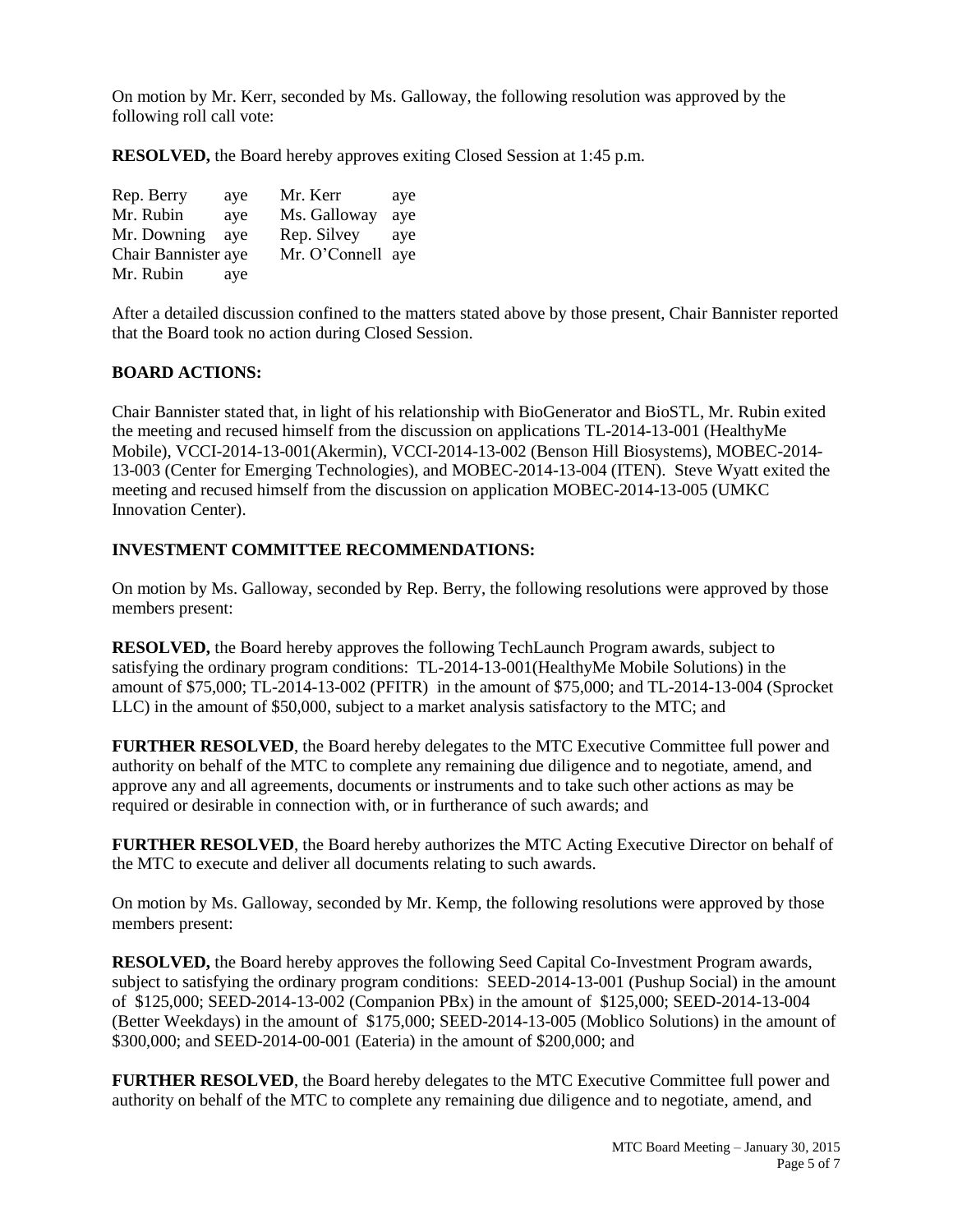approve any and all agreements, documents or instruments and to take such other actions as may be required or desirable in connection with, or in furtherance of such awards; and

**FURTHER RESOLVED**, the Board hereby authorizes the MTC Acting Executive Director on behalf of the MTC to execute and deliver all documents relating to such awards.

On motion by Mr. Kemp, seconded by Ms. Galloway, the following resolutions were approved by those members present:

**RESOLVED,** the Board hereby approves the following Missouri Venture Capital Co-Investment Program awards, subject to satisfaction of ordinary program conditions and subject to identifying an appropriate lead investor satisfactory to the MTC: VCCI-2014-13-001 (Akermin) in the amount of \$125,000; and VCCI-2014-13-002 (Benson Hill Biosystems) in the amount of \$700,000; and

**FURTHER RESOLVED**, the Board hereby delegates to the MTC Executive Committee full power and authority on behalf of the MTC to complete any remaining due diligence and to negotiate, amend, and approve any and all agreements, documents or instruments and to take such other actions as may be required or desirable in connection with, or in furtherance of such awards; and

**FURTHER RESOLVED**, the Board hereby authorizes the MTC Acting Executive Director on behalf of the MTC to execute and deliver all documents relating to such awards.

On motion by Mr. Kerr, seconded by Ms. Galloway, the following resolutions were approved by those members present:

**RESOLVED**, the Board hereby approves the following Missouri Building Entrepreneurial Capacity Program awards, subject to satisfying the ordinary program conditions: MOBEC-2014-13-001 (Mercy Research and Development) in the amount of \$130,000; MOBEC-2014-13-003 (Center for Emerging Technologies) in the amount of \$75,000; MOBEC-2014-13-004 (ITEN) in the amount of \$190,000; MOBEC-2014-13-005 (UMKC Innovation Center) in the amount of \$150,000; MOBEC-2014-13-006 (Show-Me Innovation Center) in the amount of \$75,000; MOBEC-2014-13-008 (Small Business Synergy Corp) in the amount of \$120,000; and MOBEC-2014-13-011 (Think Big Foundation) in the amount of \$150,000; and

**FURTHER RESOLVED**, the Board hereby delegates to the MTC Executive Committee full power and authority on behalf of the MTC to complete any remaining due diligence and to negotiate, amend, and approve any and all agreements, documents or instruments and to take such other actions as may be required or desirable in connection with, or in furtherance of such awards; and

**FURTHER RESOLVED**, the Board hereby authorizes the MTC Acting Executive Director on behalf of the MTC to execute and deliver all documents relating to such awards.

### **BRIEFING ON NEW ENTREPRENEURSHIP INITIATVES:**

Director Anderson introduced special guests Marie Carlie and Dr. Mary Jo Gorman with Prosper Women Entrepreneurs. Prosper is comprised of two divisions: Prosper Institute, a non-profit organization focused on training and mentoring women in the entrepreneurial community, and Prosper Capital, a for-profit organization focused on increasing women entrepreneurs' access to growth capital and the number of women investing in early stage capital markets. They stated that 75% of their investors are women. They invest in three areas – consumer products, heath care and technology. They currently have six companies participating in their inaugural 13-week program in St. Louis designed to help women entrepreneurs through investment, mentor with successful women entrepreneurs, and provide training on how to scale their business.